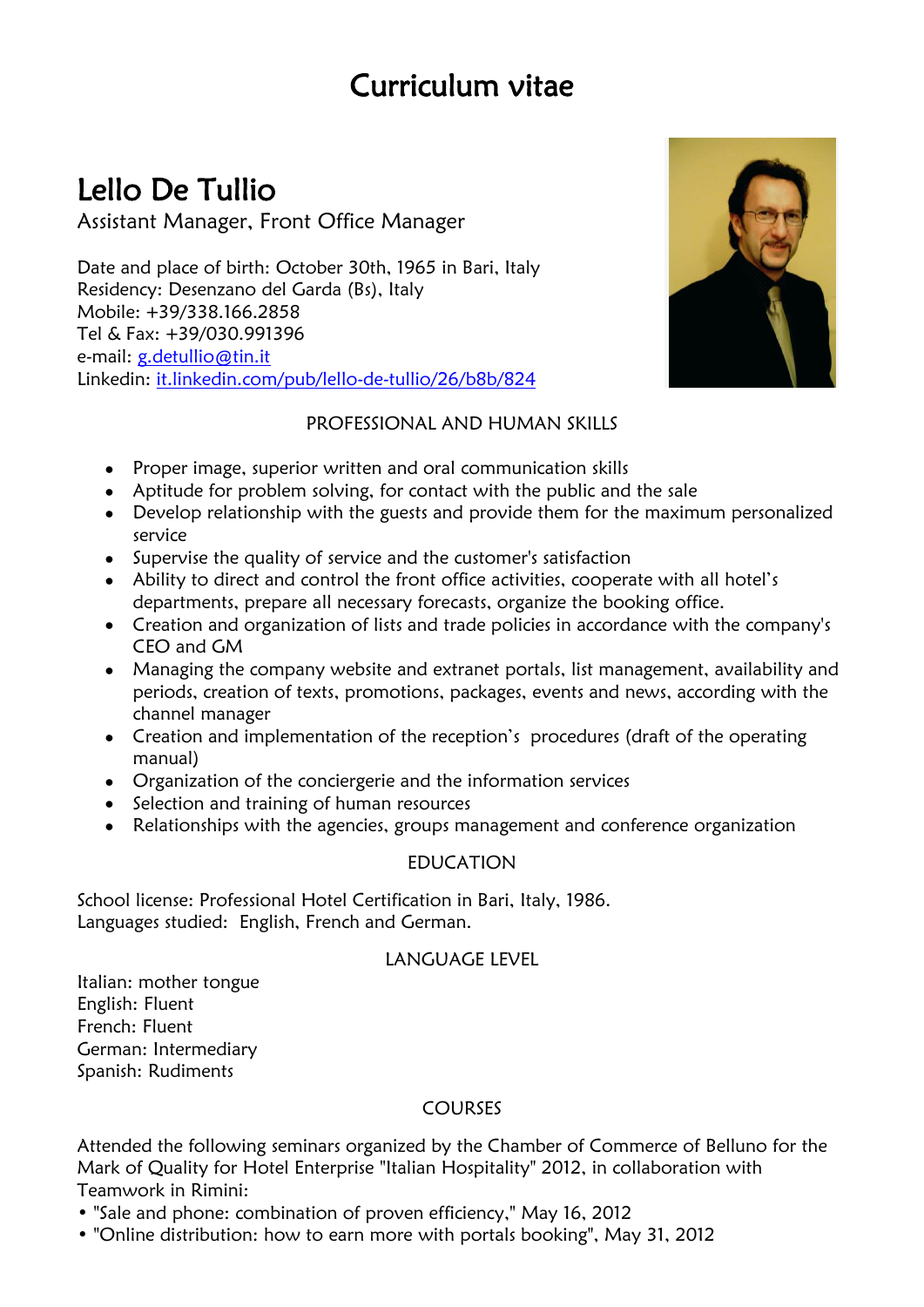German intermediate level course at the Unitre of Perugia, 1997 German B2 level course at ACIT of Bari, 2007.

Stays abroad for tourism in England, Ireland, Austria, United States, Canary Islands, Germany.

#### INFORMATICS

Mastery in the use of Windows Office package (word, excel, publisher, power point, graphic programs etc..).

Managing the "Blastness" booking-engine and extranet portals (Booking.com, Expedia / Venere and others).

### OTHERS SKILLS AND COMPETENCES

Good skills in the use of technological systems (safety training, fire fighting systems, power stations).

Good creativity is expressed through writing and with graphics programs.

Very fond of music, listening and playing, with expertise in tools, equipment and music softwares.

Other experiences in the field of entertainment and shows in tourist facilities in France, Morocco, Spain, Santo Domingo, Maldives, Egypt.

### MAIN HOTFL'S EXPERIENCES

Summer 2012: Assistant Manager in the 4 stars Park Hotel Faloria, Cortina d'Ampezzo (Italian's Alps)

2009 – 2012: Consultant in Gardasound, services for the entertainment & the show business, Lake Garda (Italy)

2008-2009: Start up as Front Office Manager in the 5 stars Lefay Resort & SPA, Lake Garda (Italy)

2006-2008: General Manager in the urban SPA Shanti Deva, Bari, (Italy)

Winter 2005: Assistant Manager in the 4 stars Relais "La Corte di Bettona", Umbria (Italy)

November 1999-March 2001: Receptionist /Front desk Manager in the 4 stars hotel Grand Hotel dei Congressi in Assisi (Umbria, Italy)

Co-ordination of Front and Back office department; Executive responsible of the invoice payment; Plan and oversee the day-to-day work between all departments; Organize staff rotas and work forecast; organize and oversee international summits and conferences. Occasionally training of front desk operators.

March 1995-May 1999: Head Receptionist in the 4 stars hotel Sangallo Palace Hotel in Perugia (Umbria, Italy)

Winter 1994-95: Cooperation in the 4 stars hotels "Hotel Poledrini" and "Hotel Umbria" in Foligno (Italy)

Assist the Front office Manager with sales and marketing activity, take ownership and be responsible for ensuring all procedures regarding client care, booking procedures, client payments; ensure the secure daily handling of monies cash and documents transferals. Organize sightsee tours for guests.